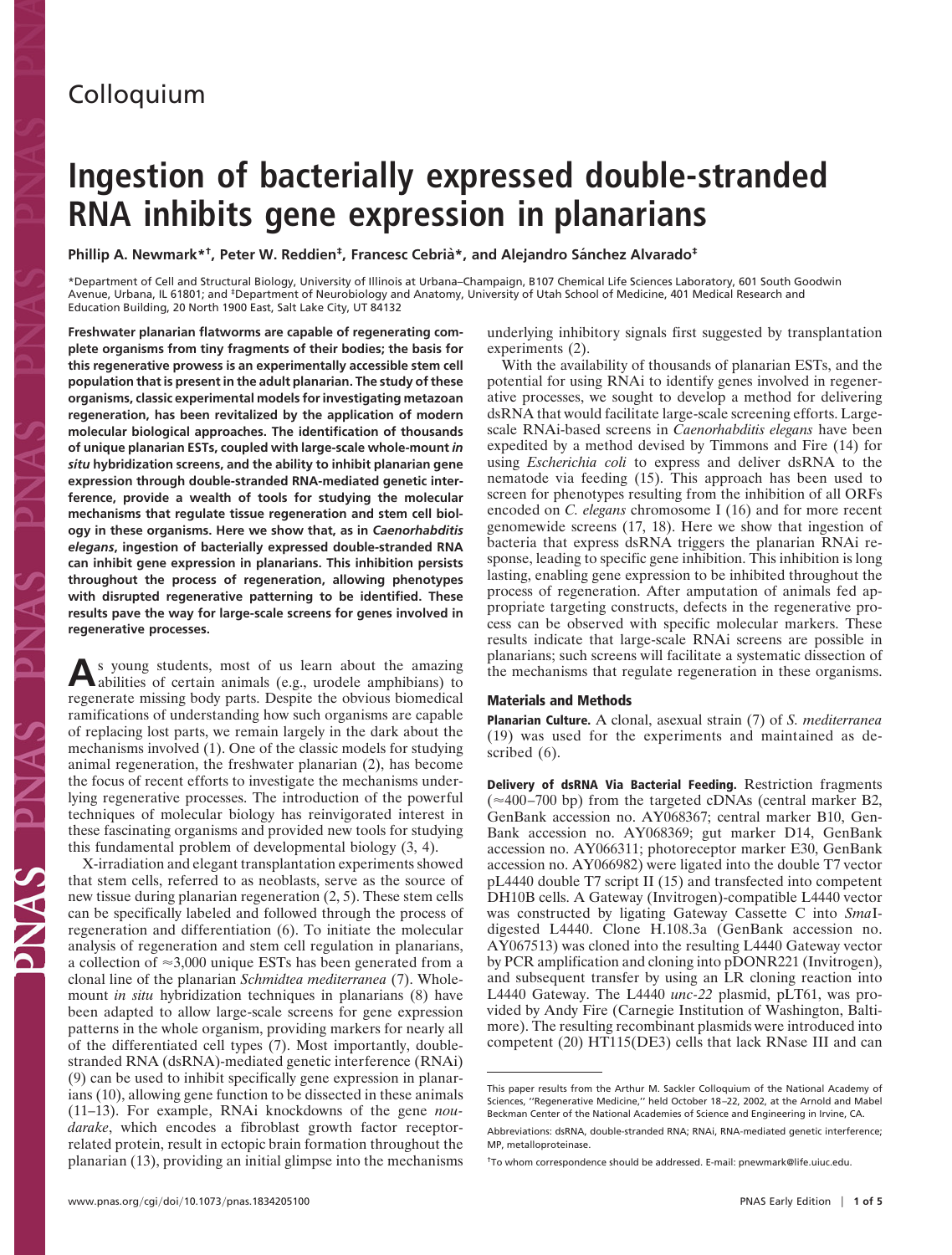

**Fig. 1.** Method for feeding bacteria expressing dsRNA to planarians. dsRNA synthesis is induced in *E. coli* by using a vector developed for use in *C. elegans* (15) that contains two T7 RNA polymerase promoters flanking the cDNA sequence of interest. After induction of dsRNA synthesis, bacteria are mixed with homogenized liver (normal planarian food), ultra-low gelling temperature agarose, and red food coloring (for visualization of eating). This mixture solidifies, and animals that ingest this artificial food become red and are exposed to the dsRNA.

be induced to express T7 polymerase in the presence of isopropyl  $\beta$ -D-thiogalactoside (IPTG) (14, 15). For the experiments shown in Fig. 2, 2-ml cultures in  $LB/c$ arbenicillin were started with a 1:10 dilution of an overnight culture (grown in  $LB/carbenicillin$ ) plus tetracycline) and incubated for 90 min at 37°C with shaking. The cultures were induced with 0.4 mM IPTG and incubated for an additional 4 h at 37°C. For the experiments using the H.108.3a construct, 4-ml cultures were induced with 1 mM IPTG for 2 h at 37°C. The cultures were then centrifuged and resuspended in  $50-100 \mu l$  of an artificial food mix consisting of liver homogenate, ultra-low gelling agarose, and food coloring (6). Planarians commenced eating almost immediately on exposure to the food and finished eating within 15–30 min. Preliminary experiments suggested that the most consistent inhibition was observed after three feedings of the L4440 constructs. After the initial feeding, the vast majority of planarians would not eat the artificial food mixture on a daily feeding regimen. Thus, feedings were repeated every other day for a total of three times; in the case of H.108.3a, feedings were repeated every third day. *In situ* hybridization was used as described below to monitor reduction in transcript levels after ingestion of bacterially expressed dsRNA, in both intact and regenerating animals.

**Microinjection of dsRNA.** dsRNA was prepared from H.108.3a by using the MegaScript *in vitro* transcription system (Ambion, Austin, TX). Intact planarians were injected three times with 32 nl dsRNA (or H2O for negative controls) by using a Drummond Nanoject II microinjector (Broomall, PA) (10). Injections were repeated for 3 consecutive days, and the worms were amputated, allowed to regenerate, and then fixed and processed for immunofluorescence as described below.

**Whole-Mount in Situ Hybridization and Immunofluorescence.** To detect differences in transcript levels after dsRNA feeding, intact and regenerating planarians were fixed and processed for whole-mount *in situ* hybridization as described (7). To monitor photoreceptor axonal projections, planarians were fixed and processed for whole-mount immunostaining as described (10). mAb VC-1 (21), a generous gift of Kiyokazu Agata (RIKEN, Kobe, Japan), was used (1:5,000–1:10,000 dilution) to label the photoreceptor axons; goat anti-mouse Alexa 488 (Molecular Probes) was used at 1:400.

#### **Results**

**Bacterially Expressed dsRNA Inhibits Gene Expression in Planarians.** Genomewide RNAi-based screens have been conducted in *C. elegans* by feeding nematodes *E. coli* that express dsRNA (17,

18). To test the feasibility of using this methodology to inhibit gene expression in planarians, we designed constructs to target several abundantly expressed, cell type-specific genes: two centrally expressed metalloproteinases (MPs), B2 (a collagenase III-like MP) and B10 (an astacin-like MP); a digestive system marker (D14.38); and a photoreceptor-specific arrestin (E30) (7). Unlike *C. elegans*, planarians do not normally ingest bacteria. Therefore, we resuspended dsRNA-expressing *E. coli* cells in a planarian artificial food mixture containing homogenized liver, ultra-low gelling temperature agarose, and food coloring (Fig. 1). This artificial food was then fed to the planarians three times over the course of 5 days (see *Materials and Methods*). Planarians that ingested the bacteria/food mixture were viable, and we observed no perturbation of the regenerative process after feeding of a control bacterial strain containing the vector alone. However, when the bacteria expressing specific dsRNAs were fed to the flatworms, we observed inhibition of the targeted genes (Fig. 2). The inhibition was quite specific: targeting of one centrally expressed MP did not affect transcript levels of the other centrally expressed MP (Fig. 2*a*), nor were effects observed on gene expression in other cell types, like the gut or photoreceptors. Similar specificity was observed when gut-specific or photoreceptor-specific genes were targeted (Fig. 2 *b* and *c*). Thus, the observed inhibition is not caused by a general reduction in transcript levels, but is specific to the targeted RNA.

Inhibition of gene expression could be observed as early as 1–2 days after the third feeding, and the effects were relatively long lasting, with reduced levels still observed in intact animals 24 days postfeeding (data not shown). Complete regeneration takes between 1 and 2 weeks in this species, depending on the site of amputation. To test whether the inhibitory effect of the ingested bacterially expressed dsRNA would perdure throughout the regenerative process, we amputated planarians after their third feeding, allowed them to regenerate, and then processed them for whole-mount *in situ* hybridization. As illustrated in Fig. 2*d*, inhibition of expression of the astacin-like MP B10 persists after amputation and regeneration of new tissue. Similar results were obtained after targeting the other centrally expressed MP (B2) or genes expressed in other cell types (sensory neurons, gastrodermal cells), demonstrating the feasibility of using this method to inhibit genes expressed in many cell types throughout the process of regeneration.

**RNAi by Feeding or Injection Can Produce Similar Phenotypes.** Because RNAi has been applied only recently to studies of planarian biology, only five RNAi-induced phenotypes have been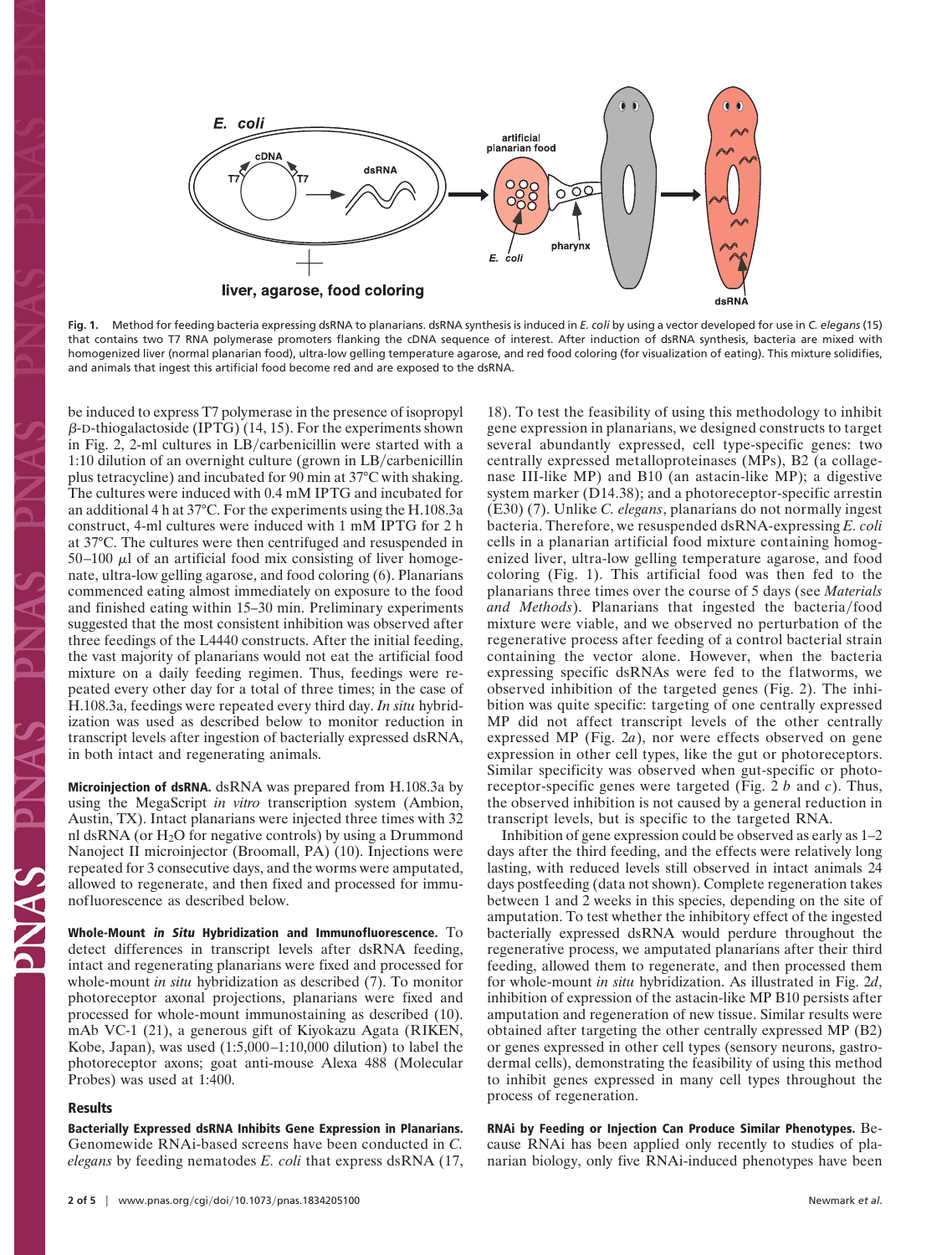

**Fig. 2.** Inhibition of gene expression in planarians by ingestion of bacterially expressed dsRNA. (*a*) Specific inhibition of a centrally expressed MP. Both animals were fed bacteria expressing a construct targeting an astacin-like MP (B10). One animal (*Upper*) was hybridized to detect the transcript encoded by another centrally expressed MP (collagenase-like B2; positive signal in 10/10), whereas another animal (Lower) was hybridized to detect B10 (no detectable expression in 32/36; significantly reduced expression in 3/36). When MP B2 was targeted, and animals were fixed and hybridized to detect B2 transcripts, no signal was detected in 39y47 samples; 8y47 showed a strong reduction of transcript (data not shown). (*b*) Inhibition of photoreceptor expression of arrestin E30. (*Upper*) The animals were fed bacteria targeting a gut-specific gene; photoreceptor expression of E30 is normal (7y7). (*Lower*) The animals were fed a construct targeting photoreceptor-specific arrestin (reduction observed in 17y17). (*c*) Inhibition of expression in the gastrovascular system. Hybridization with gastrovascular-specific probe D14.38. (*Upper*) The animal was fed a construct targeting a photo-receptor-specific gene (4y4 positive). (*Lower*) The animal was fed a construct targeting D14.38 (no signal in 44y44 worms). (*d*) Inhibition persists throughout the regenerative process. (*Upper*) The animals were fed a control bacterial strain, containing the vector alone. (*Lower*) The animals were fed bacteria targeting astacin-like MP B10. Three days after feeding, planarians were cut into three parts and allowed to regenerate for 9 days [12 days after the last feeding; animals are regenerated from head fragments (*Left*), trunk fragments (*Center*), and tail fragments (*Right*)]. The control worms reestablished expression of B10 (positive signal in 6/6 treated worms), whereas in the experimental worms B10 expression was inhibited below detectable levels (no detectable expression in 14/14 worms).

reported to date, and all of these have used microinjection to deliver the dsRNA (10–13). To address the question of whether ingestion of bacterially expressed dsRNA could also produce phenotypes comparable to those observed after microinjection of dsRNAs, we tested the efficacy of RNAi for inhibiting a planarian gene (H.108.3a) (7) that is predicted to play a role in axon guidance based on its similarity to the netrin receptor encoded by *frazzled* (22). Whole-mount *in situ* hybridization analysis of numerous CNS-specific genes in the planarian *Dugesia japonica* showed that a planarian *netrin* gene is expressed in the brain in the presumptive visual center to which the photoreceptor axons project (23). The planarian photoreceptors send axonal projections across the midline to the visual center of the brain; these cells can be visualized with mAb VC-1 (Fig. 3 *a* and *e*) (21). Given the role of netrin in axonal guidance in other organisms (24–29), it is reasonable to predict that it plays a similar role in guiding the photoreceptor axons to their proper targets in the planarian brain.

Planarians injected with H.108.3a dsRNA were amputated and allowed to regenerate; in all cases, these animals regenerated photoreceptor axons that did not target the brain appropriately (Fig. 3 *b*–*d*). A range of phenotypes was observed: in approximately one-third of the fragments, the

photoreceptor axons appeared to approach or cross the midline but did not extend posteriorly toward the visual center (Fig. 3*b*); in another one-third, ectopic anterior projections were observed, usually running along the midline (Fig. 3*c*); in the remaining samples, the axonal projections were highly disorganized, with numerous ectopic projections (Fig. 3*d*). These results clearly implicate H.108.3a in photoreceptor axonal targeting in planarians.

The dramatic phenotypes observed after injection of H.108.3a dsRNA provide a useful measure by which to compare the effects of dsRNA injections and feeding. Planarians were fed bacterially expressed H.108.3a dsRNA; they were then amputated and allowed to regenerate. In two-thirds of the samples, the regenerated photoreceptor axons were misrouted: the phenotypic classes produced after RNAi by feeding were strikingly similar to those produced after RNAi by injection. Regenerated photoreceptor neurons failed to send projections posteriorly from the optic chiasmata (Fig. 3*f*), had abnormal optic chiasmata (Fig. 3*g*), or had additional projections and patterning defects (Fig. 3*h*). None of these phenotypes was observed in animals fed bacteria expressing control dsRNA from the *C. elegans unc-22* gene, a negative control for bacteria expressing dsRNA not expected to affect any *S. mediterranea* gene (Fig. 3*e*).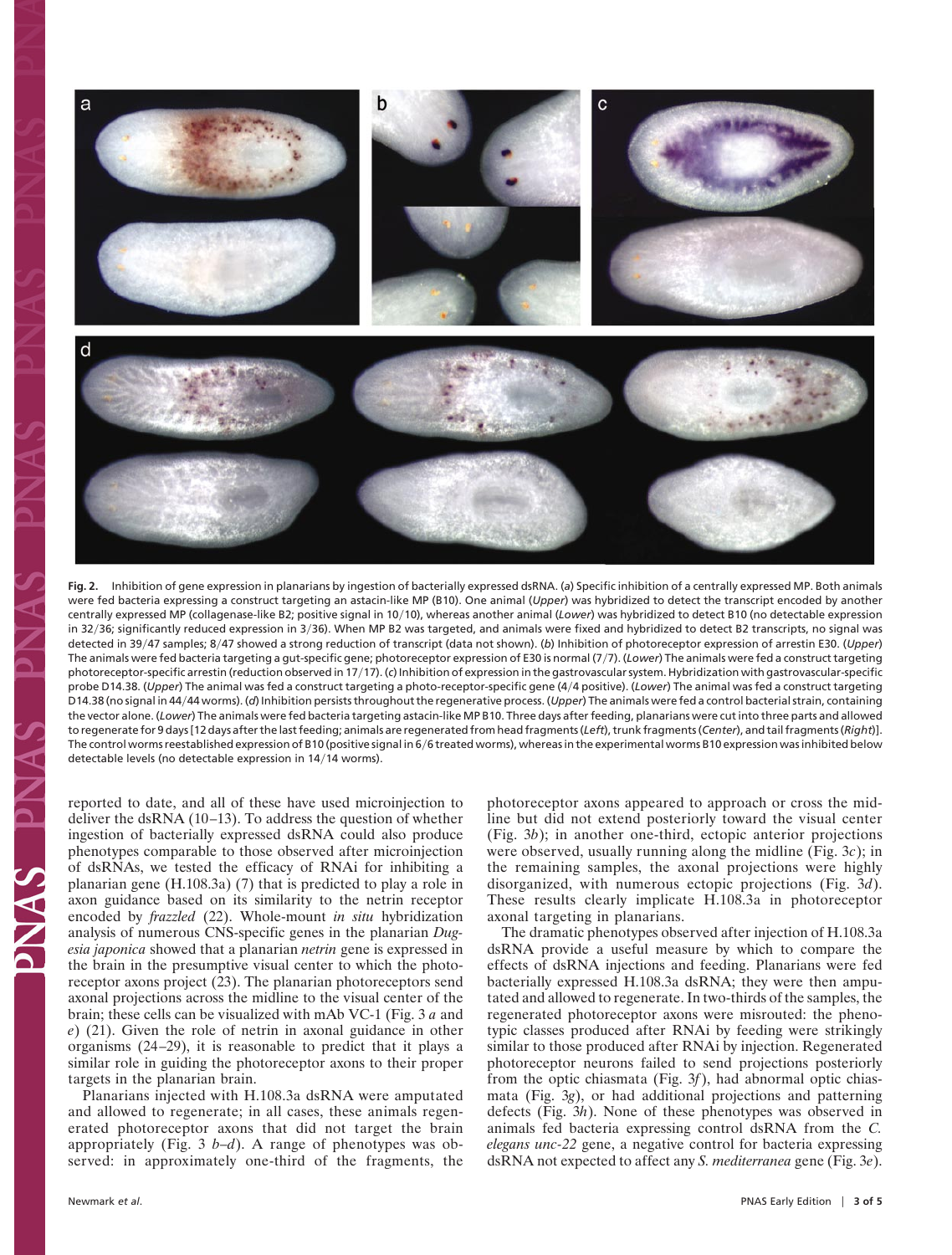

**Fig. 3.** Introduction of H.108.3a dsRNA by injection (*a*–*d*) or feeding (*e*–*h*) results in similar defects in axonal guidance after regeneration. (*a*) Control injections; 16/18 regenerated animals display normal axonal trajectories;  $2/18$ show minor defects distinct from those shown below. (*b*–*d*) Phenotypes observed after injection of H.108.3a dsRNA. (*b*) Regenerated photoreceptor neurons failed to extend axons posteriorly from the optic chiasmata toward the visual center of the brain (8/28 animals). (c) Regenerated photoreceptor neurons had abnormal anterior projections from the optic chiasmata (11/28 animals). (*d*) Regenerated photoreceptors had ectopic projections or patterning defects (9y28 animals). (*e*) Control RNAi by feeding; animals were fed bacteria expressing dsRNA from the *C. elegans unc-22* gene. After amputation and regeneration, 0/40 animals displayed any abnormalities in axon pathfinding. (*f*–*h*) Phenotypes observed after feeding of bacterially expressed H.108.3a dsRNA. (*f*) Regenerated photoreceptor neurons failed to extend axons posteriorly from the optic chiasmata (18y48 animals). (*g*) Regenerated photoreceptors had abnormal anterior projections from the optic chiasmata (10y48 animals). (*h*) Regenerated photoreceptors had ectopic projections or patterning defects (4/48). The remainder (16/48) had no observable defects in the pattern of axonal projections (data not shown). oc, optic chiasmata. Arrowheads, posterior axon projections from optic chiasmata to brain. The view is anterior to the top in all frames. (Scale bars:  $a-d$ , 100  $\mu$ m;  $e-h$ , 125  $\mu$ m.)

- 1. Sa´nchez Alvarado, A. (2000) *BioEssays* **22,** 578–590.
- 2. Brøndsted, H. V. (1969) *Planarian Regeneration* (Pergamon, London).
- 3. Agata, K. & Watanabe, K. (1999) *Semin. Cell Dev. Biol.* **10,** 377–383.
- 4. Newmark, P. A. & Sa´nchez Alvarado, A. (2002) *Nat. Rev. Genet.* **3,** 210–219.
- 5. Baguñà, J., Saló, E. & Auladell, C. (1989) *Development (Cambridge, U.K.)* 107, 77–86.
- 6. Newmark, P. & Sa´nchez Alvarado, A. (2000) *Dev. Biol.* **220,** 142–153.
- 7. Sa´nchez Alvarado, A., Newmark, P. A., Robb, S. & Juste, R. (2002) *Development (Cambridge, U.K.)* **129,** 5659–5665.
- 8. Umesono, Y., Watanabe, K. & Agata, K. (1997) *Dev. Growth Differ.* **39,** 723–727.
- 9. Fire, A., Xu, S., Montgomery, M. K., Kostas, S. A., Driver, S. E. & Mello, C. C. (1998) *Nature* **391,** 806–811.

Thus, delivery of dsRNA by feeding is capable of generating phenotypes comparable to those observed after microinjection of dsRNA, albeit with lower penetrance.

### **Discussion**

The above results demonstrate that feeding bacterially expressed dsRNA is an effective method for reducing gene expression in planarians. This method is specific, affecting only the gene targeted for disruption, and can be used to target genes expressed in a variety of cell types, including secretory cells, cells of the gastrovascular system, and neurons. The sensitivity of planarian neurons to microinjected dsRNA has already been demonstrated for sensory neurons (10, 11) and cells of the CNS (13). This sensitivity to dsRNA is in marked contrast to *C. elegans*, in which mature neurons are largely refractory to RNAi, independent of whether the dsRNA is delivered via injection, feeding, or soaking (15).

The inhibitory effect of ingested dsRNA in planarians is relatively long lasting, with inhibition observed over a period of several weeks (up to at least 24 days; we have not yet tested later time points) after feeding. This result is consistent with the 3-week inhibition reported after dsRNA injection in the planarian *Girardia tigrina* (11). Critically, when planarians that have ingested bacterially expressed dsRNA are amputated and allowed to regenerate, target gene expression in numerous different cell types remains reduced throughout the process of regeneration. As we show by targeting a putative netrin receptor homologue, this inhibition can yield specific regeneration-defective phenotypes similar to those observed after injection of dsRNA. The lower penetrance with which these phenotypes are observed likely reflects the need for further optimization of the feeding protocol.

The results reported here establish RNAi by bacterial feeding as a method for inhibiting gene function in planarians. This feeding methodology will allow much larger RNAi screens to be conducted in planarians than would have been possible by using the more technically demanding and time-consuming microinjection. When combined with molecular markers to visualize specific cell types (7), such large-scale RNAi-based screens will expedite discovery of genes required for the formation and patterning of planarian cells, tissues, and organs and will facilitate dissection of the molecular basis of regeneration in these fascinating organisms.

We thank Lisa Timmons and Andy Fire for sharing the bacterial strains and plasmids used in this work, many helpful discussions, and once again making it respectable to feed worms with RNA; Kiyokazu Agata for providing the VC-1 mAb; Sumita Saha for help with the initial feeding experiments; and our colleagues at the Carnegie Institution of Washington's Department of Embryology for their support. This work has been supported by National Institutes of Health Grants RO-1 GM57260 (to A.S.A) and RO-1 HD043403 (to P.A.N.) and National Research Service Award F32-GM19539 (to P.A.N.). P.W.R. is a fellow of the Helen Hay Whitney Foundation; F.C. is a Visiting Fulbright Scholar of the Generalitat of Catalunya; and P.A.N. is a Damon Runyon Scholar supported by the Damon Runyon Cancer Research Foundation (Grant DRS 33-03).

- 10. Sa´nchez Alvarado, A. & Newmark, P. A. (1999) *Proc. Natl. Acad. Sci. USA* **96,** 5049–5054.
- 11. Pineda, D., Gonzalez, J., Callaerts, P., Ikeo, K., Gehring, W. J. & Salo, E. (2000) *Proc. Natl. Acad. Sci. USA* **97,** 4525–4529.
- 12. Bueno, D., Fernandez-Rodriguez, J., Cardona, A., Hernandez-Hernandez, V. & Romero, R. (2002) *Dev. Biol.* **252,** 188–201.
- 13. Cebria, F., Kobayashi, C., Umesono, Y., Nakazawa, M., Mineta, K., Ikeo, K., Gojobori, T., Itoh, M., Taira, M., Sánchez Alvarado, A. & Agata, K. (2002) *Nature* **419,** 620–624.
- 14. Timmons, L. & Fire, A. (1998) *Nature* **395,** 854.
- 15. Timmons, L., Court, D. L. & Fire, A. (2001) *Gene* **263,** 103–112.
- 16. Fraser, A. G., Kamath, R. S., Zipperlen, P., Martinez-Campos, M., Sohrmann, M. & Ahringer, J. (2000) *Nature* **408,** 325–330.
- 17. Kamath, R. S., Fraser, A. G., Dong, Y., Poulin, G., Durbin, R., Gotta, M.,